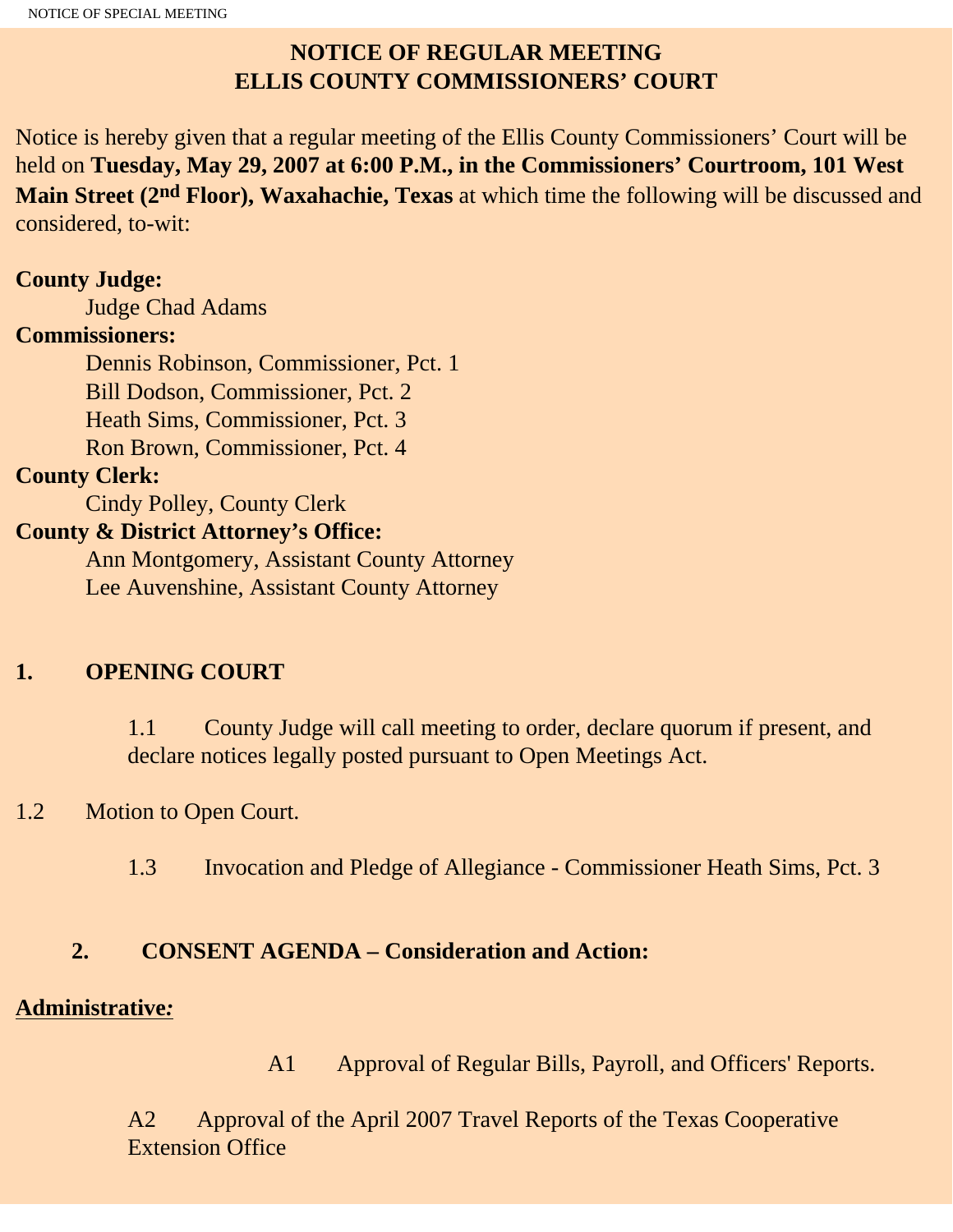Mark Arnold, Agriculture Page Bishop, 4-H Rita Hodges, Family & Consumer Sciences

 A3 Approval to add a temporary part-time employee in the District Attorney's office for the purpose of scanning documents, to be paid for by the District Attorney Drug Forfeit Fund/Salary line item.

 A4 Acknowledgement of Diana Buckley's completion of the refresher course on the Public Information Act.

# **Financial:**

F1 From 5-001-0390-0801 Supplies to 5-001-0390-0601 Travel Reimbursement – Chad Adams, County Judge

F2 From 5-005-0703-0911 Gen Misc to 5-005-0703-0914 Signs – Heath Sims, Commissioner, Pct. 3

F3 From 5-001-0140-0558 Contingency to 5-001-0430-0809 Auto Repair – Chad Adams, County Judge

F4 From 5-001-0380-0802 Equipment to 5-001-0380-0806 Bond/Dues – Greg Wilhelm, County Court at Law No. 1

F5 From 5-001-0520-0873 Maint/Repair to 5-001-0520-0801 Supplies – Jackie Miller, JP Pct. 2

F6 From 5-010-0652-0914 Signs, 5-010-0652-0302 FM Fund Balance Carryover, 5-010-0652-0840 Contract Labor to 5-010-0652-0901 Repairs/Parts, 5- 010-0652-0902 Gas/Oil, 5-010-0652-0903 Gravel – Bill Dodson, Commissioner, Pct. 2

F7 From 3-006-0100-0302 RB Fund Balance to 5-006-0754-0701 RB Utilities, 5- 006-0754-0915 RB Conf/Dues/Bonds, 5-006-0754-0911 RB Gen Misc – Ron Brown, Commissioner, Pct. 4

F8 From 3-012-0000-0302 FM Fund Balance to 5-012-0754-0911 FM Gen Misc – Ron Brown, Commissioner Pct. 4

F9 From 5-031-0000-0001 DA Drug Fort-Gen Misc to 5-031-0000-0502 DA Drug Fort-Salary – Joe Grubbs, District Attorney

F10 Approve Tax Refund for Erroneous and Over Payment to Sumeer Homes, Inc, Account # 003001100300700108 for \$7,250.91; Keith and Kim Tucker, Account #144199 for \$3,126.45; Palm Harbor Homes, Account #221404 for \$10,129.70 – John Bridges, Tax Collector/Assessor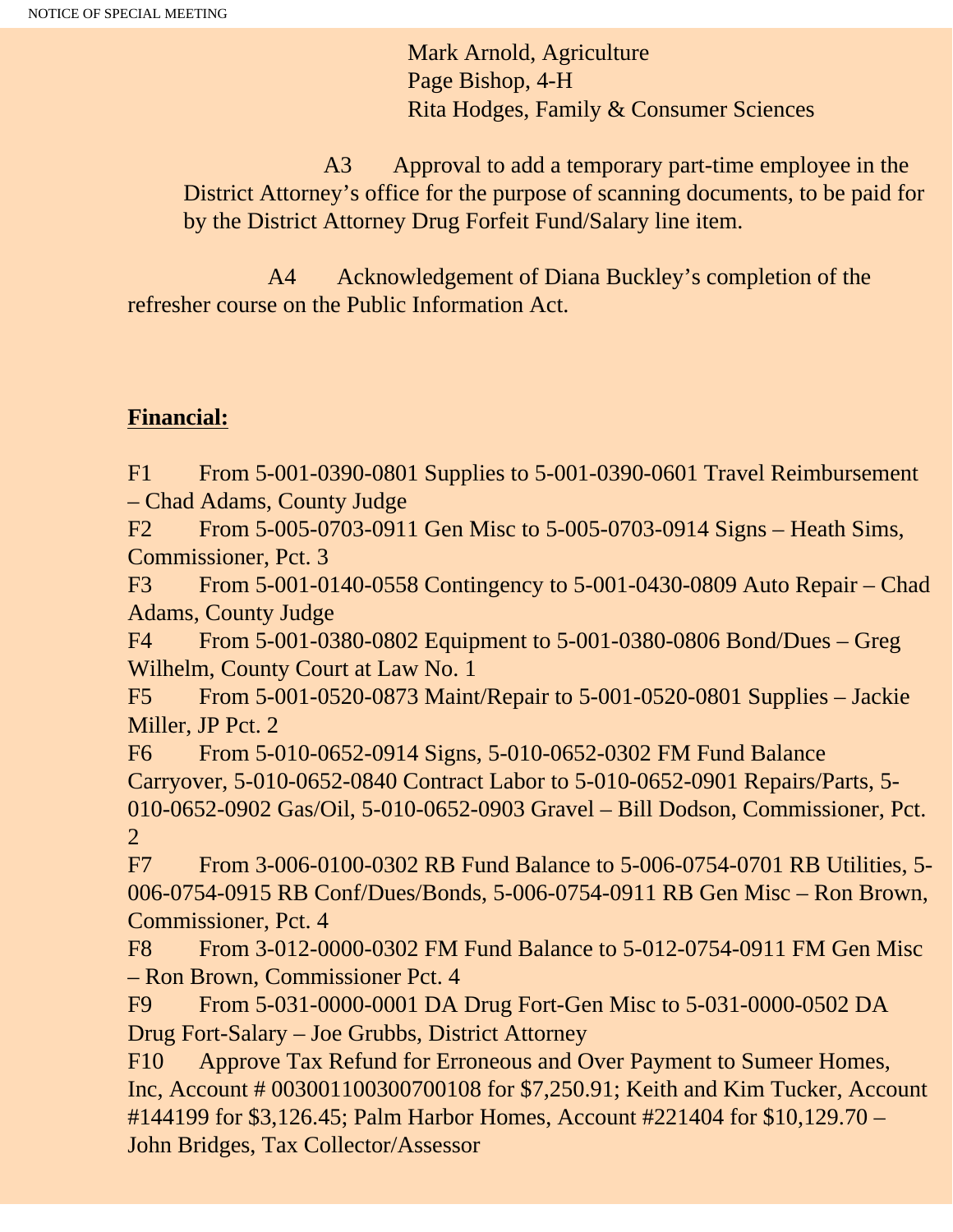F11 From 5-001-0060-0502 Salary, 5-001-0060-0505 Longevity, 5-001-0060- 0550 Hosp., 5-001-0060-0553 Soc. Sec, 5-001-0060-0554 Retire to 5-001-0375-0502 Salary, 5-001-0375-0505 Longevity, 5-001-0375-0550 Hosp., 5-001-0375-0553 Soc. Sec, 5-001-0375-0554 Retire – Delton Ake, Department of Dev't

#### **Simplified Plat**

 2.1 Simplified plat – Rocking "T" Addition, 2 lots, Brent & Katherine Turner, Plainview Road, Pct. 4.

 2.2 Simplified plat – Shoemaker-Woods Subdivision, 2 lots, Roberts Wood, Bruce and Deborah Shoemaker, Chisholm Trail, Pct. 2.

2.3 Simplified plat – Valley Estates, 1 lot, Joe Jackson, Valley Road, Pct. 3.

### **3. ADMINISTRATIVE**

 3.1 Consideration and action to approve the hiring of Ms. Deborah Sartor for the position of Human Resources Director at an annual salary of \$52,500.

Chad Adams, County Judge

 3.2 Consideration and action to accept the resignation of David Ritchey from the Ellis County Rural Rail Transportation Board.

Bill Dodson, Commissioner, Pct. 2

 3.3 Consideration and action to appoint Calvin Reeves to the Ellis County Rural Rail Transportation Board to fill the unexpired term of David Ritchey.

Bill Dodson, Commissioner, Pct. 2

3.4 Consideration and action to accept the certification the signatures on a petition "TO LEGALIZE THE SALE OF BEER AND WINE FOR OFF-PREMISE CONSUMPTION ONLY" within the City of Midlothian and order the election for November 6, 2007.

Jane Anderson, Elections Administrator

3.5 Consideration and action to approve the certification of the signatures on a petition to "LEGALIZE THE SALE OF MIXED BEVERAGES IN RESTAURANTS BY FOOD AND BEVERAGE CERTIFICATE HOLDERS ONLY" within the City of Midlothian and order the election for November 6, 2007. Jane Anderson, Elections Administrator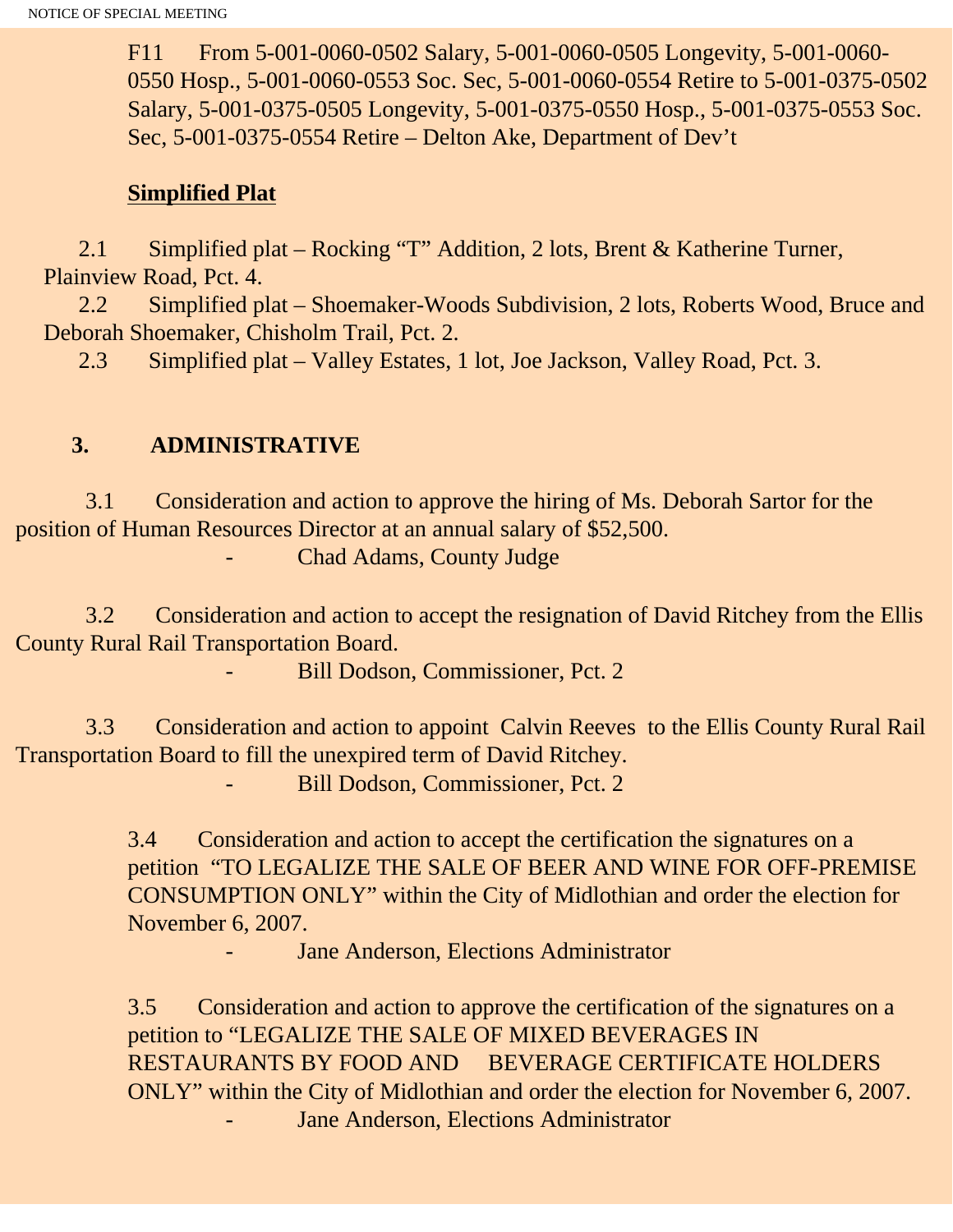3.6 Consideration and action to approve a "Mechanical Service Agreement Contract with Metroplex Office Systems" renewal effective from August 1, 2007 through July 31, 2008 at an annual cost of  $$664.13$ .

Jane Anderson, Elections Administrator

 3.7 Presentation from Mr. Jerry Whitehead, President of Southwest Data Solutions, LLC regarding alternative voter registration software.

Jane Anderson, Becky Morgan, Nancy Byers, Elections

Jerry Whitehead, Southwest Data Solutions, LLC

 3.8 Consideration and action to authorize the Ellis County Purchasing Department to issue bids for replacement of voter registration software for the Ellis County Elections Department.

Jane Anderson, Elections Administrator

 3.9 Consideration and action to accept the announcement from the Institute for Supply Management acknowledging that Richard T. Denniston has earned the status of Original Lifetime Certified Purchasing Manager (C.P.M.)

Chad Adams, County Judge

 3.10 Consideration and action to approve updates to Westlaw Online resources for legal research for Judge Gene Calvert, Ellis County Court at Law #2.

Leanne Brindle, Law Library

 3.11 Consideration and action to approve an addendum to the contract with Westlaw Online Patron Access to add more legal research resources.

Leanne Brindle, Law Library

3.12 Consideration and action to enter into a Tax Abatement Agreement for Taxable Real and Personal Property between Ellis County, Texas and Coal City Cob Company, Inc. located in the Waxahachie, Texas Enterprise Zone, City of Waxahachie, Texas.

Leanne Brindle, Law Library

3.13 Consideration and action to approve the Tarrant County Cultural Education Facilities Finance Corporation Texas Hospital Revenue Bonds (Methodist Hospitals of Dallas Project) Series 2007. This does not create any type of obligation on the part of Ellis County but is solely for the purpose of complying with certain provisions of the Internal Revenue Code relating to the issuance of tax- exempt bonds.

- Holly Davis, Special Projects Director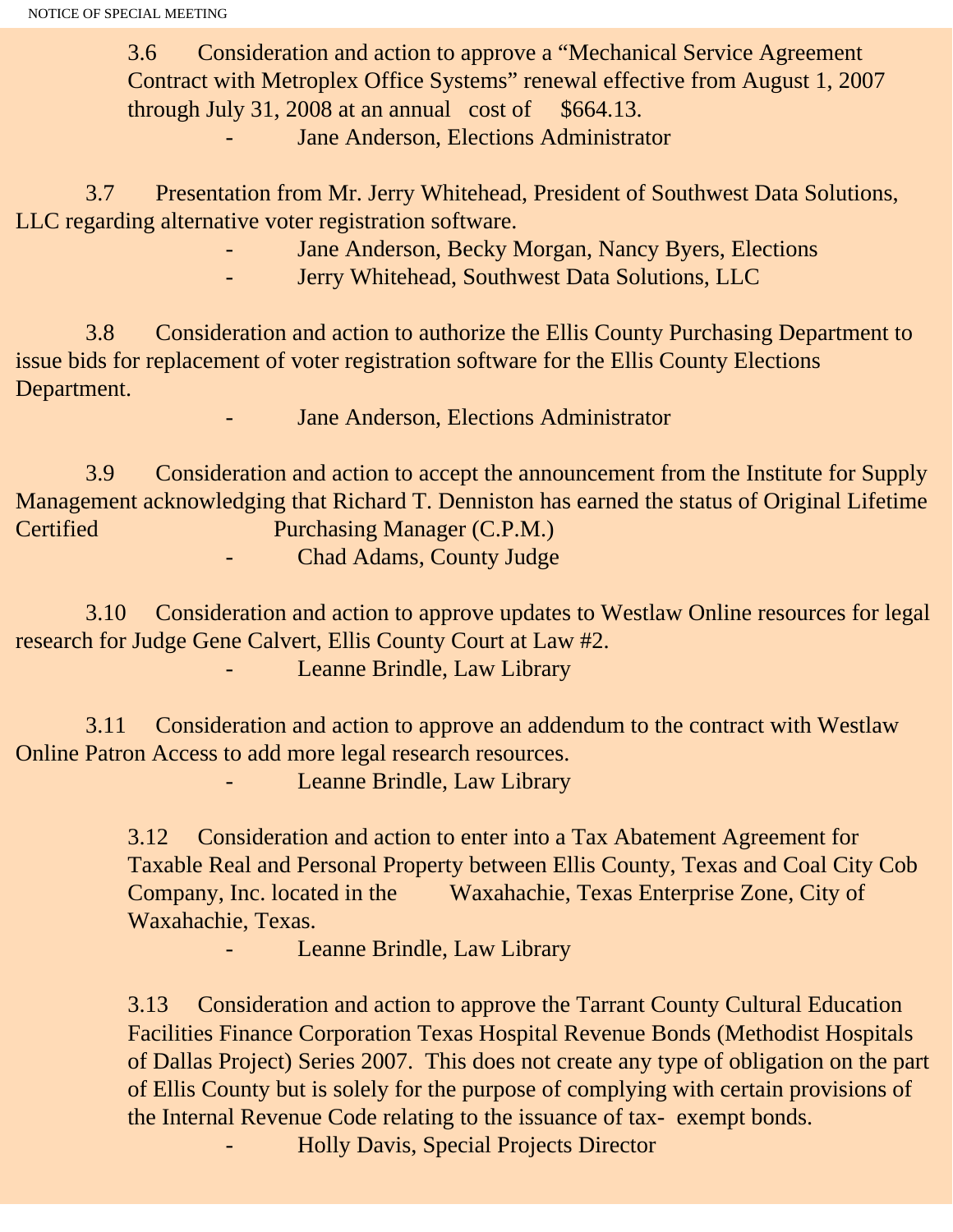3.14 Consideration and action to approve payment of \$3,353.00 to NCTCOG which allows Ellis County to obtain a license to use the iSWM (Integrated Stormwater Management) Design Manual for Site Development. Joe White, County Civil Engineer

 3.15 Consideration and action to approve the agreement and Standard Terms of Engagement for Legal Services with Vinson & Elkins to act as bond and finance counsel for Ellis County in the issuance of bonds and other debt obligations. Mike Navarro, Ellis County Auditor

> 3.16 Consideration and action authorizing the County Attorney's Office to file a lawsuit against Barbara and Stephen Parsons Individually and d/b/a BMP Auto for temporary and permanent injunctive relief to prevent further violation of Ellis County's Amended Order Regarding Screening of Certain Outdoor Businesses and Licensing and Regulation of Automotive Impound, Salvage and/or Wrecking Yards and Junkyards, which was adopted on June 26, 2006, pursuant to Chapter 396 of the Texas Transportation Code and Chapter 234 of the Texas Local Government Code. Lee Auvenshine, Assistant County and District Attorney

3.17 Discussion with the Staubach Company regarding the Request For Qualifications (RFQ) for design services for the courts and detention center following the successful passage of the bond election.

- Ron Brown, Commissioner, Pct. 4

 3.18 Discussion regarding which county offices will be located in the new courts building and which county offices will be located in and/or moved into the historic courthouse. Ron Brown, Commissioner, Pct. 4

 3.19 Discussion regarding the makeup and appointment process of the Citizen's Bond Oversight Committee, taking recommendations from the Staubach Company. Ron Brown, Commissioner, Pct. 4

# **4. PURCHASING Consideration and action regarding the following presented by Richard Denniston, Purchasing Agent:**

4.1 Consideration and action as may be appropriate to award the bid for a F250 Pickup to Cole Ford. This is for Precinct 2 and the total cost is \$24,186.67.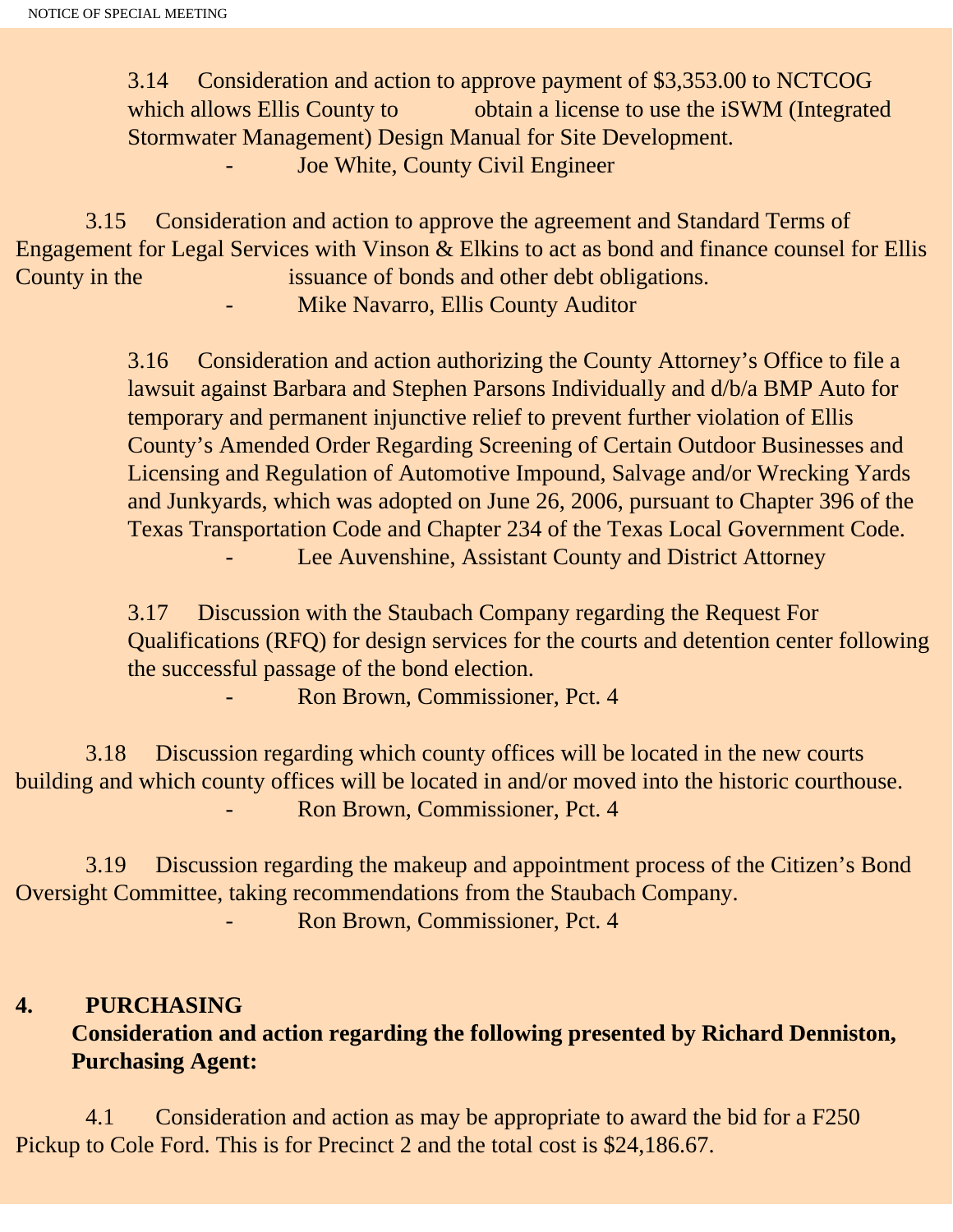4.2 Consideration and action as may be appropriate to award the bid for nine (9) each Panasonic Arbitrator Cameras to John Wright and Associates. This is for the Sheriff's Office and the cost is \$54,948.96.

> 4.3 Consideration and action as may be appropriate to award the bid for the base storage unit to be used with the Arbitrator Cameras to Insight Co. This is for the Sheriff's Office and the cost is \$19,983.53.

## **5. DEPARTMENT OF COUNTY DEVELOPMENT Consideration and action regarding the following presented by Delton Ake, Director Department of Development:**

5.1 To grant a variance to County of Ellis Rules, Regulations and Specifications for Subdivisions and Manufactured Homes as is relates to the road frontage requirement of 150'minimum front to back on a public road, page 41, paragraph four. Elizabeth Lawrence and Lee James are requesting a variance to divide their existing two homes to sell one of the lots. The proposed two lots will have 75' and 145' of road frontage. There will be no more than one residence on each lot and they are existing, Pct. 1.

 5.2 To grant a variance from County of Ellis Rules, Regulations, and Specifications for Subdivisions and Manufactured Homes as it relates to fire hydrant requirement, page 19, paragraph one and Amendment #11, approved on August 28, 2006, Highview Park Road, F.W. Lynch, Pct. 2.

# **6. RECESS TO CONVENE TO EXECUTIVE SESSION**

# **7. EXECUTIVE SESSION**

"The Commissioners' Court of Ellis County reserves the right to adjourn into **Executive Session** at any time during the course of this meeting to discuss any of the matters listed in this agenda, in the order deemed appropriate, as authorized by Texas Government Code §551.074**,** or to seek the advice of its attorney and/or other attorneys representing Ellis County on any matter in which the duty of the attorney to the Commissioners' Court under the Texas Disciplinary Rules of Professional Conduct of the State Bar of Texas clearly conflicts with Texas Government Code Chapter 551 or as otherwise may be permitted under §551.074."

# **8. ADJOURNMENT OF EXECUTIVE SESSION**